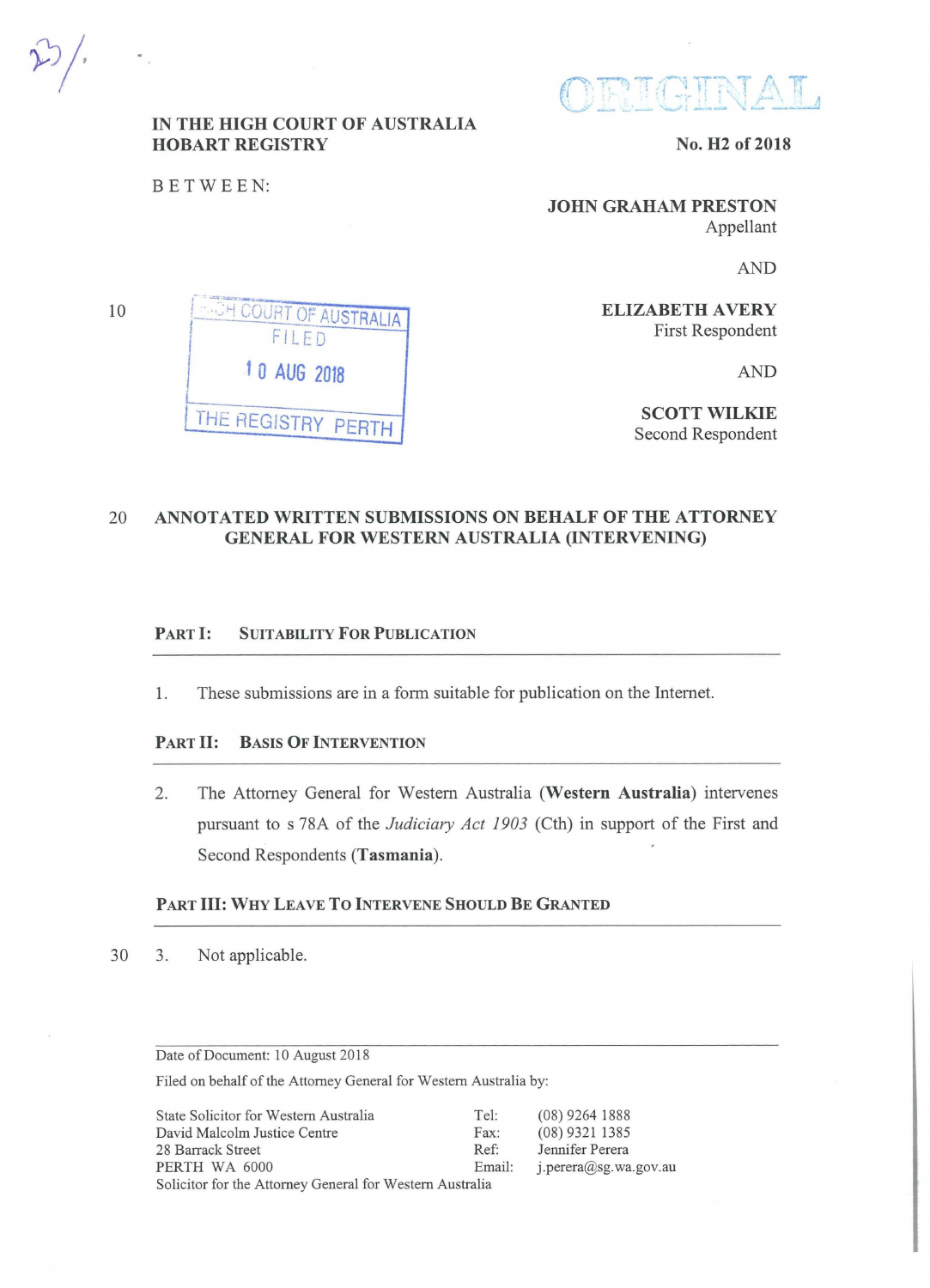#### **PART IV: RELEVANT CONSTITUTIONAL PROVISIONS AND LEGISLATION**

4. Western Australia accepts and adopts the outline of relevant constitutional provisions and legislation as contained in the submissions for Tasmania.

## **PART V: SUBMISSIONS**

5. The question in the present case is whether s 9(2) of the *Reproductive Health (Access to Terminations) Act 2013* (Tas) **(the Act)** impermissibly burdens the freedom of political communication implied in the *Constitution.* 

6. The test to be applied, as to whether s 9(2) (together with paragraph (b) of the definition of "prohibited behaviour" contained in  $s(1)$ ) impermissibly burdens 10 the implied freedom (the *Lange<sup>1</sup>* test), as most recently refined in *Brown v Tasmania* (2017) 91 ALJR 1089<sup>2</sup>, is as follows:

- 1. Does the law effectively burden the freedom either in its terms, operation or effect?
- 2. If "yes" to question 1, is the purpose of the law legitimate, in the sense that it is compatible with the maintenance of the constitutionally prescribed system of representative and responsible government?
- 3. If"yes" to question 2, is the law reasonably appropriate and adapted to advance that legitimate object in a manner that is compatible with the maintenance of the constitutionally prescribed system of representative and responsible government?<sup>3</sup>
- 7. In relation to Question 1 of the *Lange* test, Tasmania, while accepting that a protest in relation to terminations may "in some cases" contain political

 $\mathbf{l}$ *Lange v Australian Broadcasting Corporation* (1997) 189 CLR 520.

 $\overline{2}$ *Brown v Tasmania* (2017) 91 ALJR 1089 per Kiefel CJ, Bell & Keane JJ at 1112 (104] (incorporating Question I from *McCloy v New South Wales* (2015) 257 CLR 178 at 194-195 [2] and restating Questions 2 and 3), per Gageler J at 1119 [156], per Nettle at 1131-1132 [236], per Gordon J at 1151 [315]-[318].

 $\sqrt{3}$ See also Western Australia's submissions at paragraph [8] in matter No. M46 of 2018 (Clubb v Edwards & Anor) **(the Victorian proceedings).**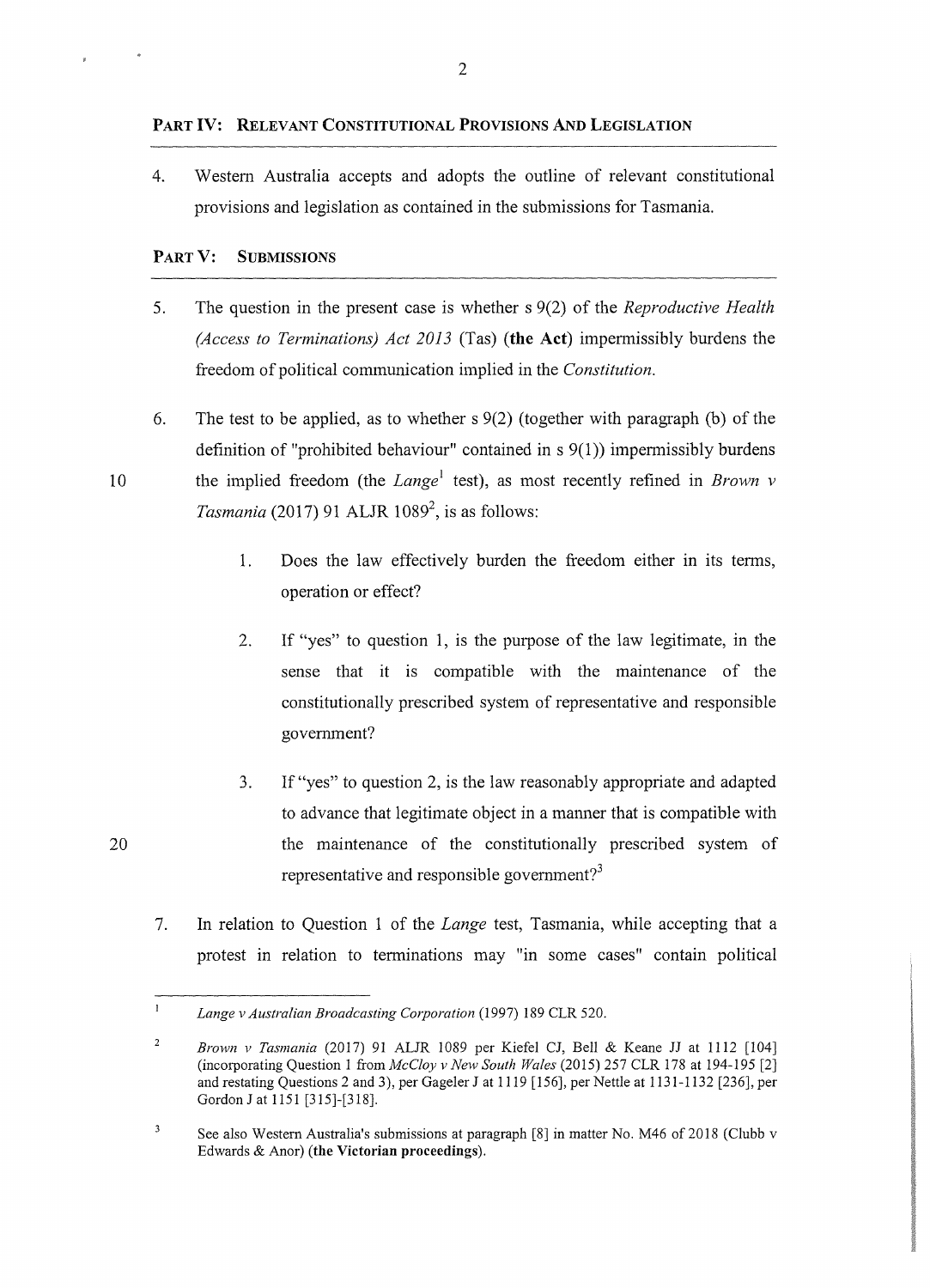communication<sup>4</sup> (although not this case<sup>5</sup>), submits that any effect of the law on political communication is "indirect and only slight"<sup>6</sup>. Western Australia adopts this submission and submits further that, for that reason and the reasons that follow, the law does not *effectively* burden the freedom.

## **Identification of an Effective Burden**

- 8. Question 1 of the *Lange* test requires that the law "effectively" burden the implied freedom of political communication. That is a question to be asked by reference to the legal operation and practical effect of the law, which in tum necessarily involves construing the relevant law<sup>7</sup>.
- 10 9. Importantly, the burden must be on *the* freedom implied in the *Constitution,* an implication which arises because:

"...ss 7, 24 and 128 of the Constitution (with Ch II, including ss 62 and 64) create a system of representative and responsible government. It is an indispensable incident of that system because that system requires that electors be able to exercise a free and informed choice when choosing their representatives, and, for them to be able to do so, there must be a free flow of political communication within the federation. For that choice to be exercised effectively, the free flow of political communication must be between electors and representatives and "between all persons, groups and other bodies in the community."<sup>8</sup>

<sup>4</sup>  Tasmania's Submissions at paragraph [48].

*<sup>5</sup>*  Tasmania's Submissions at paragraphs [ 48]-[51 ].

<sup>6</sup>  Tasmania's Submissions at paragraph [47](1) and [52).

<sup>7</sup>  *Brown v Tasmania* (2017) 91 ALJR 1089 per Gordon J at 1151 (316); *Manis v The Queen*  (2013) 249 CLR 92 per Hayne J at 154 [147]; *Coleman v Power* (2004) 220 CLR 1 per Gleeson CJ at 21-22 [3], per Gummow & Hayne JJ at 68 [158], per Kirby J at 80-81 [207]. Western Australia's submissions in the Victorian proceedings at paragraph [13].

<sup>8</sup> *Brown v Tasmania* (20 17) 91 ALJR 1089 per Gordon J at 1150 [312] (footnotes omitted). See also *Lange v Australian Broadcasting Corporation* (1997) 189 CLR 520 at 557-559; *Brown v Tasmania* (2017) 91 ALJR 1089 per Kiefe1 CJ, Bell and Keane JJ at 1110 [88]; *Unions NSWv New South Wales* (2013) 252 CLR 530 per French CJ, Hayne, Crennan, Kiefel and Bell JJ at 548 [17]; *McCloy v NSW(2015)* 257 CLR 178 per Gordon J at 279-280 [301]-[303]; *Levy v Victoria* (1997) 189 CLR 579 per Gaudron J at 622. Western Australia's submissions in the Victorian proceedings at paragraph [14].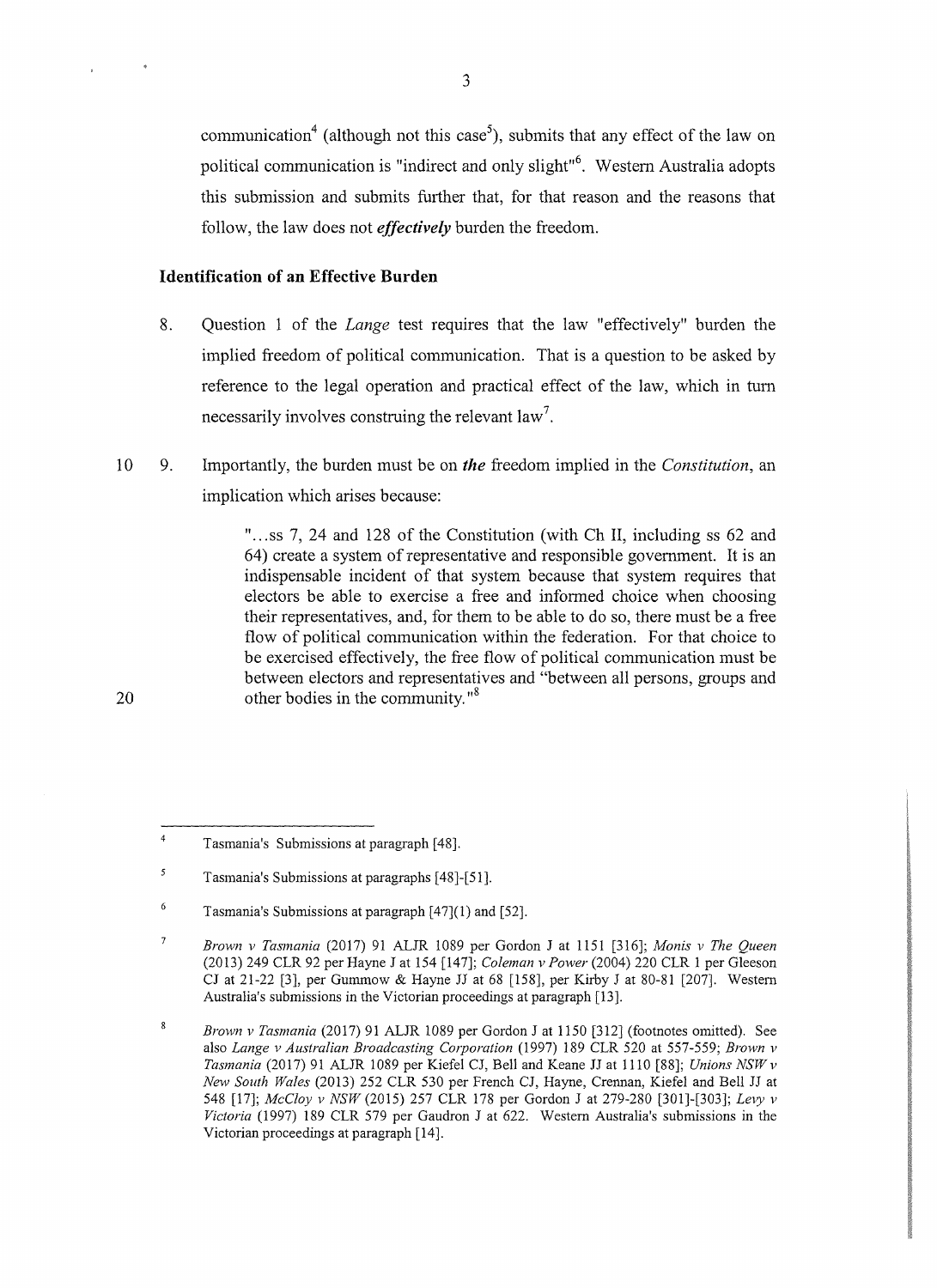- 10. At its heart, the freedom is concerned with ensuring persons are able to exercise a free and informed choice as electors<sup>9</sup>.
- 11. A law can be said to effectively burden the implied freedom if it prohibits, or puts some limitation on, the making or content of political communications<sup>10</sup>, unless perhaps that prohibition is so slight as to have no real effect<sup>11</sup>.
- 12. This first step in the test is critical and not perfunctory<sup>12</sup>. If a law does not operate so as to impose a meaningful restriction on political communication, the supervisory role of the courts is not engaged<sup>13</sup>. The determination as to whether there is a meaningful restriction on political communication, in that regard, is 10 not volumetric or quantitative, but qualitative<sup>14</sup>.
	- 13. In that regard the fact that a law prohibits or proscribes certain conduct, and that **any** conduct might be carried out for political purposes, cannot be enough, it is submitted, to satisfy the need for an effective or meaningful burden. Many, if not most, laws may be so characterised and such a test would indeed be perfunctory. A law which prohibits the lighting of a fire does not burden political communication merely because a person may wish to light fires as an act of political protest.

 $\mathfrak g$ *Lange v Australian Broadcasting Corporation* (1997) 189 CLR 520 at 560; *Unions NSW v New South Wales* (2013) 252 CLR 530 per French CJ, Hayne, Crennan, Kiefel and Bell JJ at 551 [27]-[28], per Keane J at 570 [103]; *Brown v Tasmania* (2017) 91 ALJR 1089 per Gageler J at 1120 [162) and 1124 [I 88], per Gordon J at I 129 [312]; *McCloy v NSW* (20I5) 257 CLR 178 per French CJ, Kiefel, Bell and Keane JJ at 193 [2], per Gageler J at 226 [111]-[112], per Gordon J at 280 (303]; *Levy v Victoria* (1997) 189 CLR 579 per Dawson J at 606-7, per Gaudron J at 622. Western Australia's submissions in the Victorian proceedings at paragraph (15].

<sup>10</sup>  *Brown v Tasmania* (20I7) 9I ALJR 1089 per Gageler J at 1123 [180]; *McCloy v* NSW(2015) 257 CLR 178 per Gageler J at 230-231 [126]; *Manis v The Queen* (2013) 249 CLR 92 per Hayne J at 142 [108]; *Unions NSW v New South Wales* (2013) 252 CLR 530 per Keane J at 574 [119]. Western Australia's submissions in the Victorian proceedings at paragraph [16).

<sup>11</sup>  *Brown v Tasmania* (2017) 91 ALJR 1089 per Nettle J at 1132 [237]. Western Australia's submissions in the Victorian proceedings at paragraph [17].

<sup>12</sup>  *McCloy v* NSW(2015) 257 CLR 178 per Gageler J at 231 [127]. *Brown v Tasmania* (20I7) 91 ALJR 1089 per Nettle J at 1132 (237). Western Australia's submissions in the Victorian proceedings at paragraph [18].

<sup>13</sup>  *McCloy v* NSW(2015) 257 CLR 178 per Gageler J at 231 [127].

<sup>14</sup>  *Tajjour v New South Wales* (2014) 254 CLR 508 per Gageler J at [145]; *Brown v Tasmania*  (2017) 91 ALJR 1089 perGageler J at [180], per Nettle J at (237], per Gordon J at[316).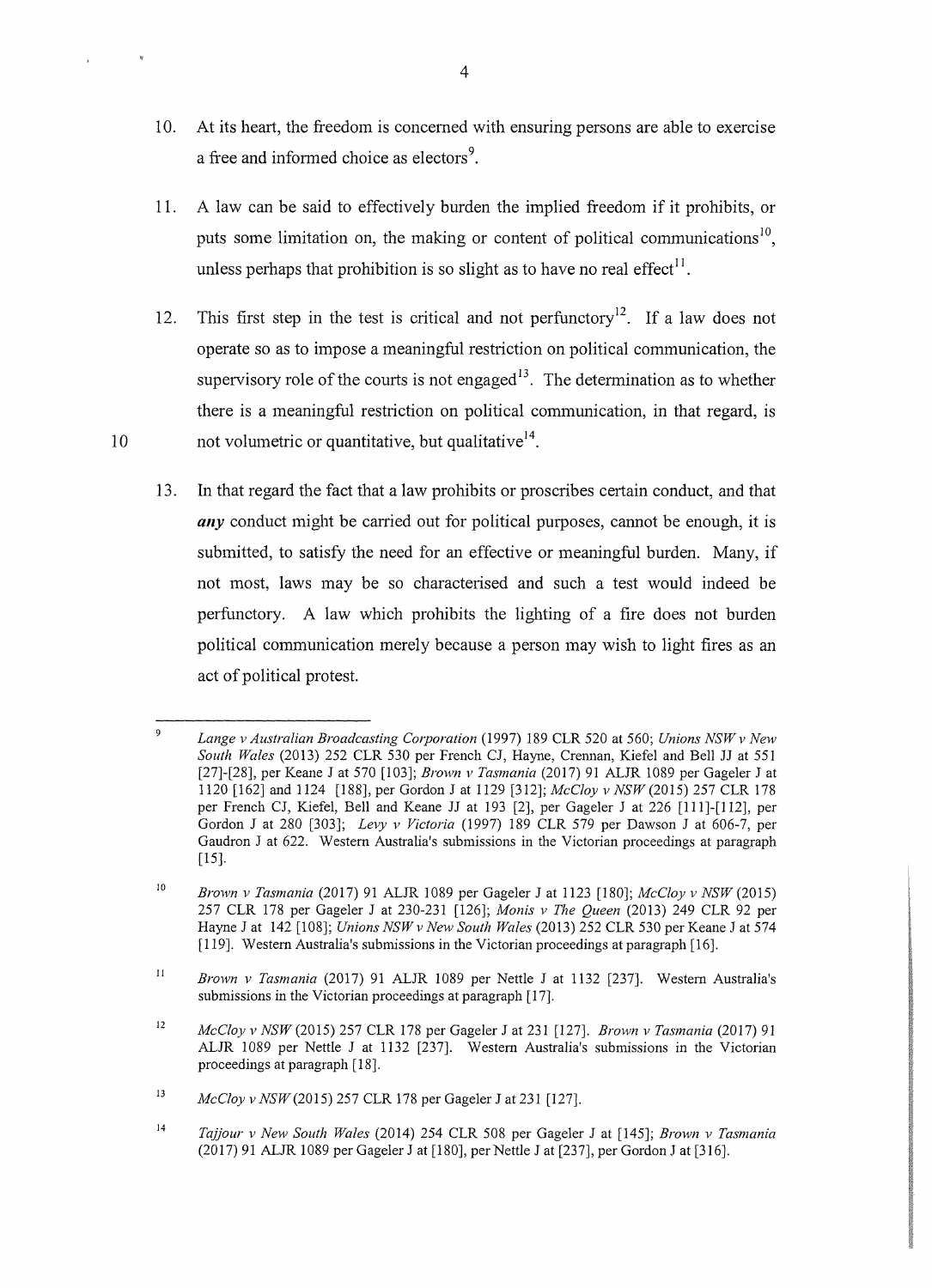- 14. Rather, the qualitative analysis requires that it be identified how the impugned law meaningful restricts political communication. That is, it must be asked: how is it said that the behaviour prohibited by the law, limits the making of political communication necessary for the maintenance of the system of representative and responsible government? <sup>15</sup>
- 15. In order to identify an effective burden on freedom of "political communication" it is necessary to ask: what kind of political communication is alleged to be affected? In *Brown v Tasmania*<sup>16</sup>, for example, the history of political protests, including protests concerning environmental issues, were 10 properly identified as a "means of bringing about political and legislative change on environmental issues"<sup>17</sup>. The effects of the law in that case were assessed by reference to the effect on such protests<sup>18</sup>.
	- 16. The only political communication that could, relevantly, be said to be engaged by the law in the present case is communication directed toward "political or legislative change" in relation to abortion law and health policy<sup>19</sup>.
- 17. An analysis of the qualitative aspects of s 9(2) (when read with s 9(1)) demonstrates that the behaviour prohibited does not limit communication directed toward "political or legislative change" in relation to abortion law and health policy. Therefore, the law imposes no effective burden on the political 20 communication necessary for the maintenance of the system of representative and responsible government.
	- 18. The proper construction of s 9(2) (when read with s 9(1 )) requires consideration of the text of the law, its statutory context, the wider context of the Act, the mischief the Act (and the provision) is seeking to remedy and the historical background. Western Australia respectfully adopts the detailed submissions of the Tasmania on these matters at [10]-[46]. Western Australia also adopts

<sup>&</sup>lt;sup>15</sup> Western Australia's submissions in the Victorian proceedings at paragraph [19].

<sup>16</sup>*Brown v Tasmania* (2017) 91 ALJR 1089.

<sup>&</sup>lt;sup>17</sup> Brown v Tasmania (2017) 91 ALJR 1089 per Kiefel CJ, Bell & Keane JJ at [33].

<sup>&</sup>lt;sup>18</sup> Western Australia's submissions in the Victorian proceedings at paragraph [30].

<sup>&</sup>lt;sup>19</sup> Western Australia's submissions in the Victorian proceedings at paragraph [31].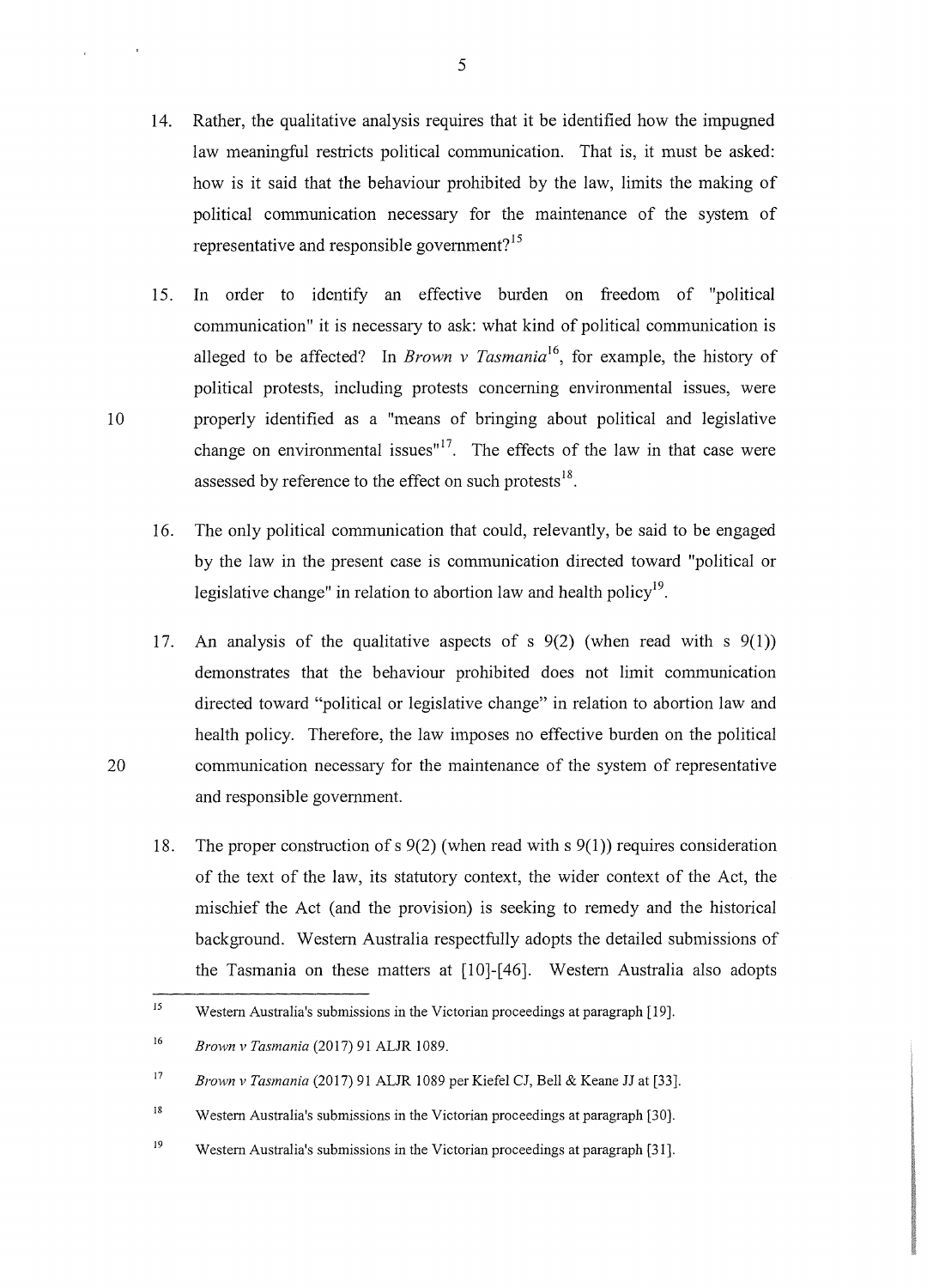Tasmania's submissions as to what it identifies as the purpose of the law, being, *"to enable persons to access premises where terminations are provided unobstructed, uninjured and un-harried* " 20 and, *"protecting the safety, wellbeing, privacy and dignity of persons accessing premises where terminations are provided* " <sup>21</sup> . The following relevant propositions can be drawn from this analysis.

- 19. *First,* the law does not contain unrestricted prohibition on protests in relation to terminations. Nor is the prohibition as broad as the Appellant submits.
- 20. Not all protests regarding terminations will be captured by the prohibition in 10 s 9(2). It will only be those protests that are:
	- (a) able to be seen or heard by a person accessing or attempting to access, premises at which terminations are provided; and
	- (b) within a radius of 150 metres from premises at which terminations are provided.
- 21. *Second,* the nature of the behaviour that is proscribed, when considered in its context, is confined by reference to circumstances that, on their face, do not involve protests directed toward "political or legislative change" in relation to abortion law and health policy. The proscribed behaviour is, namely, protests in the close vicinity of persons accessing (or attempting to access) premises at 20 which terminations are provided, as opposed to (for example) a public rally or a protest directed at politicians.
	- 22. *Thirdly,* and by contrast, the law leaves unaffected the capacity of any person to communicate regarding "political or legislative change" in relation to abortion law and health policy, even near the site of abortion clinics themselves.
	- 23. Significantly, unlike the laws considered in *Levy v Victoria*<sup>22</sup> and *Brown v Tasmania<sup>23</sup> ,* the law does not impede the capacity for protest associated with, or

<sup>22</sup>*Levy v Victoria* (1997) 189 CLR 579.

<sup>20</sup> Tasmania's Submissions at [23].

<sup>&</sup>lt;sup>21</sup> Tasmania's Submissions at  $[47(2)]$ .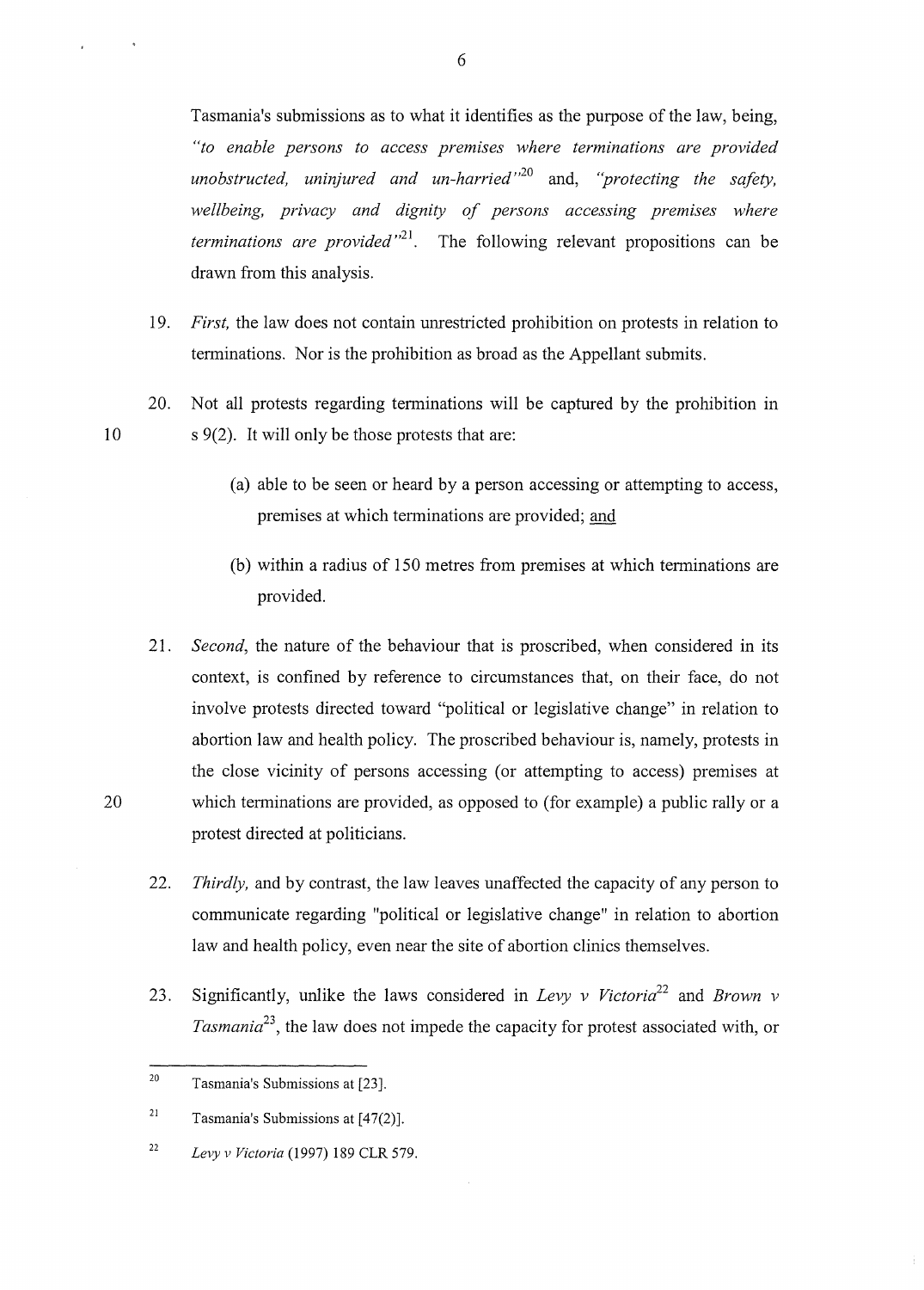in the vicinity of, premises at which terminations are provided. In that regard, there is no restriction imposed by the law that could make a political communication or political protest less effective, than it might otherwise be 150 metres  $\text{closer}^{24}$ .

24. In *Levy v Victoria25,* for example, the Plaintiff was able to identify, and plead, to the effect that the law would have on political communication, including that "televised images of the bloodied bodies of dead and wounded ducks"<sup>26</sup> were more likely to attract public attention to their cause. In concluding that there was a burden on the implied freedom *(albeit* that the validity of the regulations 10 was ultimately upheld), McHugh J observed, at 625:

"For the reasons that I have given, the constitutional implication extends to protecting political messages of the kind involved here and also the opportunity to send those messages. By prohibiting protesters like the plaintiff and any accompanying media representatives from entering the permitted hunting area ... the Regulations effectively prevented the protesters from putting the kind of political message to the people and government of Victoria that they wished to put to them. It is beside the point that their arguments against the alleged cruelty of duck shooting could have been put by other means during the periods when the 20 Regulations operated. What the Regulations did was to prevent them from putting their message in a way that they believed would have the greatest impact on public opinion and which they hoped would eventually bring about the end of the shooting of game birds. That being so, and subject to one qualification, the Regulations effectively burdened their freedom to communicate with other members of the Australian community on a political matter."<sup>27</sup>

- 25. There is no analogous burden in the present case.
- 26. The effect of the law on the Appellant's<sup>28</sup> activities goes to the effectiveness of his attempts to convince individual women not to proceed with a termination,

<sup>23</sup>  *Brown v Tasmania* (2017) 91 ALJR 1089.

<sup>24</sup>  Western Australia's submissions in the Victorian proceedings at paragraph [35].

<sup>25</sup>  *Levy v Victoria* (1997) 189 CLR 579.

<sup>26</sup>  *Levy v Victoria* (1997) 189 CLR 579 per Brennan CJ at 592, per McHugh J at 625.

<sup>27</sup>  28 Western Australia's submissions in the Victorian proceedings at paragraph [36].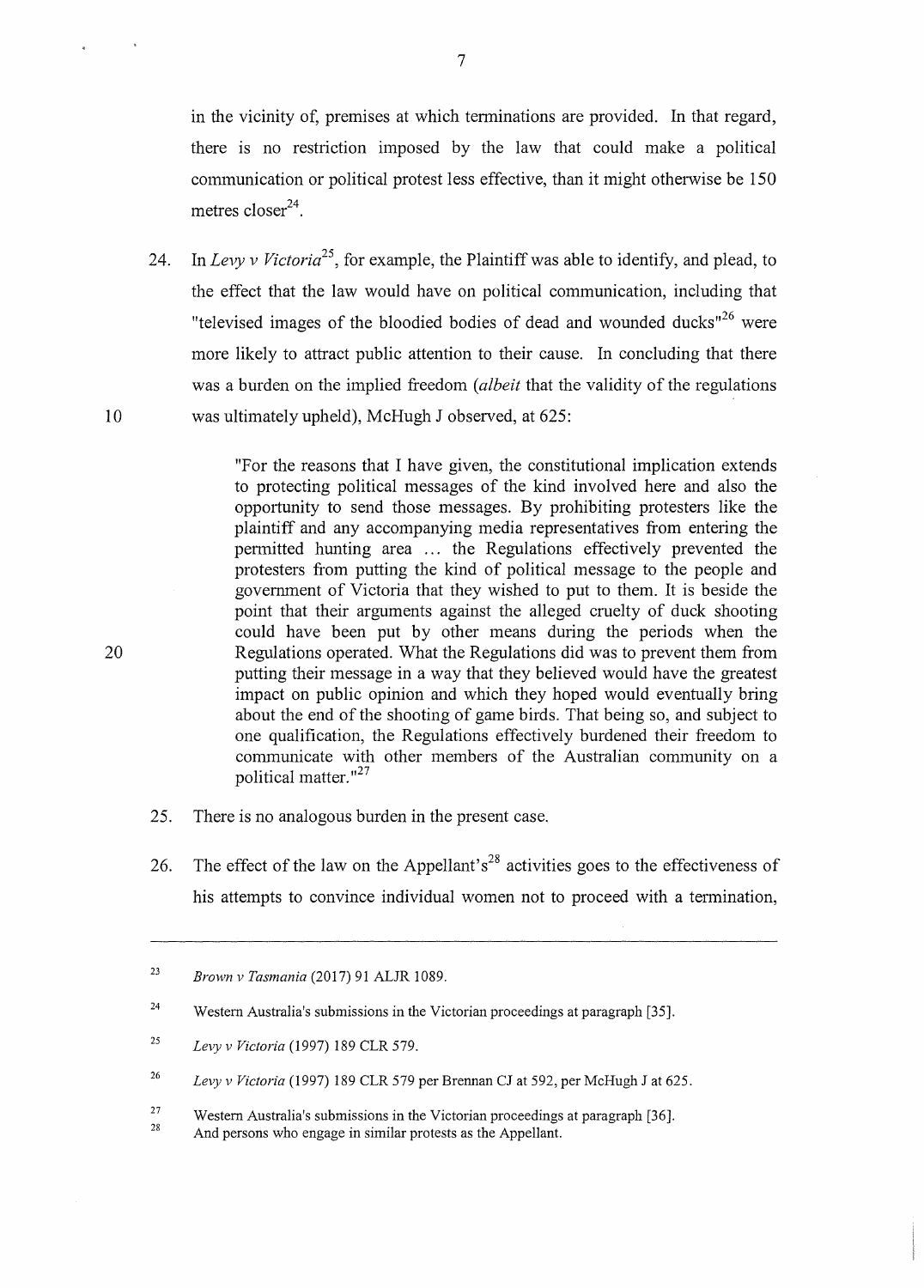and not the effectiveness of any "political or legislative change" in relation to abortion law and health policy<sup>29</sup>.

- 27. The inability to engage in the specified behaviour, within a 150 metre radius of a premises at which terminations are provided and that is able to be seen or heard by a person accessing (or attempting to access) such a premises, does not prevent any person from delivering a message that they best consider will have the greatest impact on public opinion or "political or legislative change" in relation to abortion law and health policy.
- 28. For these reasons, it is submitted that the law does not effectively burden the 1 0 freedom and that Question 1 of the *Lange* test may be answered "No".
	- 29. If, contrary to the above submission, the Court concludes that the law does impose an effective burden, it is submitted that any such burden is slight and, for the reasons submitted at [67]-[68] of Tasmania's submissions, the purpose of the  $1$ aw<sup>30</sup> is legitimate in the sense that it is compatible with the maintenance of the constitutionally prescribed system of representative and responsible government.
- 30. Further, for the reasons submitted at [69]-[99] of Tasmania's submissions, the law is reasonably appropriate and adapted to advance that legitimate object in a manner that is compatible with the maintenance of the constitutionally 20 prescribed system of representative and responsible government, and that the answers to Questions 2 & 3 of the *Lange* test are "Yes".

<sup>29</sup>  Transcript [Respondent's Book of Further Materials 197 and 201-202]. See also the evidence of the Appellant's co-accused [Respondent's Book of Further Materials 151-152, 167-169]

<sup>30</sup>  See paragraph [18] above.